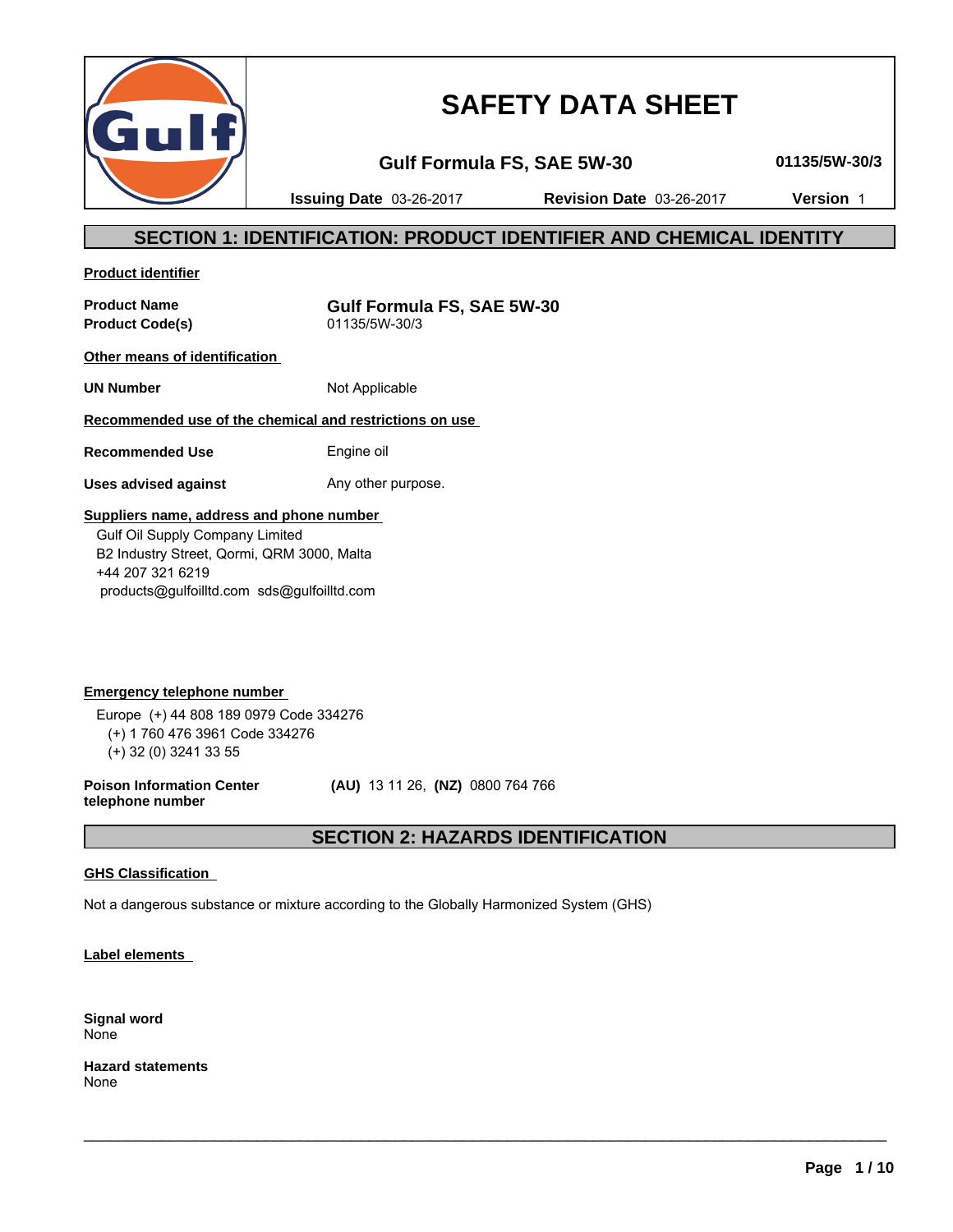#### **Precautionary Statements** None

#### **Other hazards**

No information available

### **SECTION 3: COMPOSITION/INFORMATION ON INGREDIENTS**

 $\_$  ,  $\_$  ,  $\_$  ,  $\_$  ,  $\_$  ,  $\_$  ,  $\_$  ,  $\_$  ,  $\_$  ,  $\_$  ,  $\_$  ,  $\_$  ,  $\_$  ,  $\_$  ,  $\_$  ,  $\_$  ,  $\_$  ,  $\_$  ,  $\_$  ,  $\_$  ,  $\_$  ,  $\_$  ,  $\_$  ,  $\_$  ,  $\_$  ,  $\_$  ,  $\_$  ,  $\_$  ,  $\_$  ,  $\_$  ,  $\_$  ,  $\_$  ,  $\_$  ,  $\_$  ,  $\_$  ,  $\_$  ,  $\_$  ,

This product is a mixture. Health hazard information is based on its ingredients

| <b>Chemical name</b>                                    | CAS No | Weiaht-%      |
|---------------------------------------------------------|--------|---------------|
| Highly refined, low viscosity mineral oils/hydrocarbons |        | 100%<br>60% - |
| 7 - <20.5 cSt @40°C)<br>Viscositv >7                    |        |               |
| Highly refined base oil (Viscosity >20.5 cSt @40°C)     |        | 10% - 25%     |

#### **Additional information**

Product containing mineral oil with less than 3% DMSO extract as measured by IP 346

See Section 15 for additional information on base oils.

The remaining composition is a mixture of non-classified ingredients or additives below the threshold for disclosure

### **SECTION 4: FIRST AID MEASURES**

#### **Description of first-aid measures**

| <b>General advice</b>                                                  | If symptoms persist, call a physician.                                                                      |  |
|------------------------------------------------------------------------|-------------------------------------------------------------------------------------------------------------|--|
| <b>Inhalation</b>                                                      | Move to fresh air.                                                                                          |  |
| <b>Skin contact</b>                                                    | Wash off immediately with soap and plenty of water. Remove and wash contaminated<br>clothing before re-use. |  |
| Eye contact                                                            | Rinse thoroughly with plenty of water, also under the eyelids. Keep eye wide open while<br>rinsing.         |  |
| <b>Ingestion</b>                                                       | Clean mouth with water. Drink plenty of water. Do not induce vomiting without medical<br>advice.            |  |
| <b>Protection of First-aiders</b>                                      | Use personal protective equipment.                                                                          |  |
| Most important symptoms and effects, both acute and delayed            |                                                                                                             |  |
| <b>Main Symptoms</b>                                                   | None                                                                                                        |  |
| Indication of immediate medical attention and special treatment needed |                                                                                                             |  |
|                                                                        |                                                                                                             |  |

**Notes to physician** Treat symptomatically.

### **SECTION 5: FIRE FIGHTING MEASURES**

#### **Extinguishing media**

#### **Suitable Extinguishing Media**

Use extinguishing measures that are appropriate to local circumstances and the surrounding environment:, Use CO2, dry chemical, or foam, Water spray or fog, Cool containers / tanks with water spray

 $\_$  ,  $\_$  ,  $\_$  ,  $\_$  ,  $\_$  ,  $\_$  ,  $\_$  ,  $\_$  ,  $\_$  ,  $\_$  ,  $\_$  ,  $\_$  ,  $\_$  ,  $\_$  ,  $\_$  ,  $\_$  ,  $\_$  ,  $\_$  ,  $\_$  ,  $\_$  ,  $\_$  ,  $\_$  ,  $\_$  ,  $\_$  ,  $\_$  ,  $\_$  ,  $\_$  ,  $\_$  ,  $\_$  ,  $\_$  ,  $\_$  ,  $\_$  ,  $\_$  ,  $\_$  ,  $\_$  ,  $\_$  ,  $\_$  ,

#### **Extinguishing media which shall not be used for safety reasons**

Do not use a solid water stream as it may scatter and spread fire

#### **Specific hazards arising from the chemical**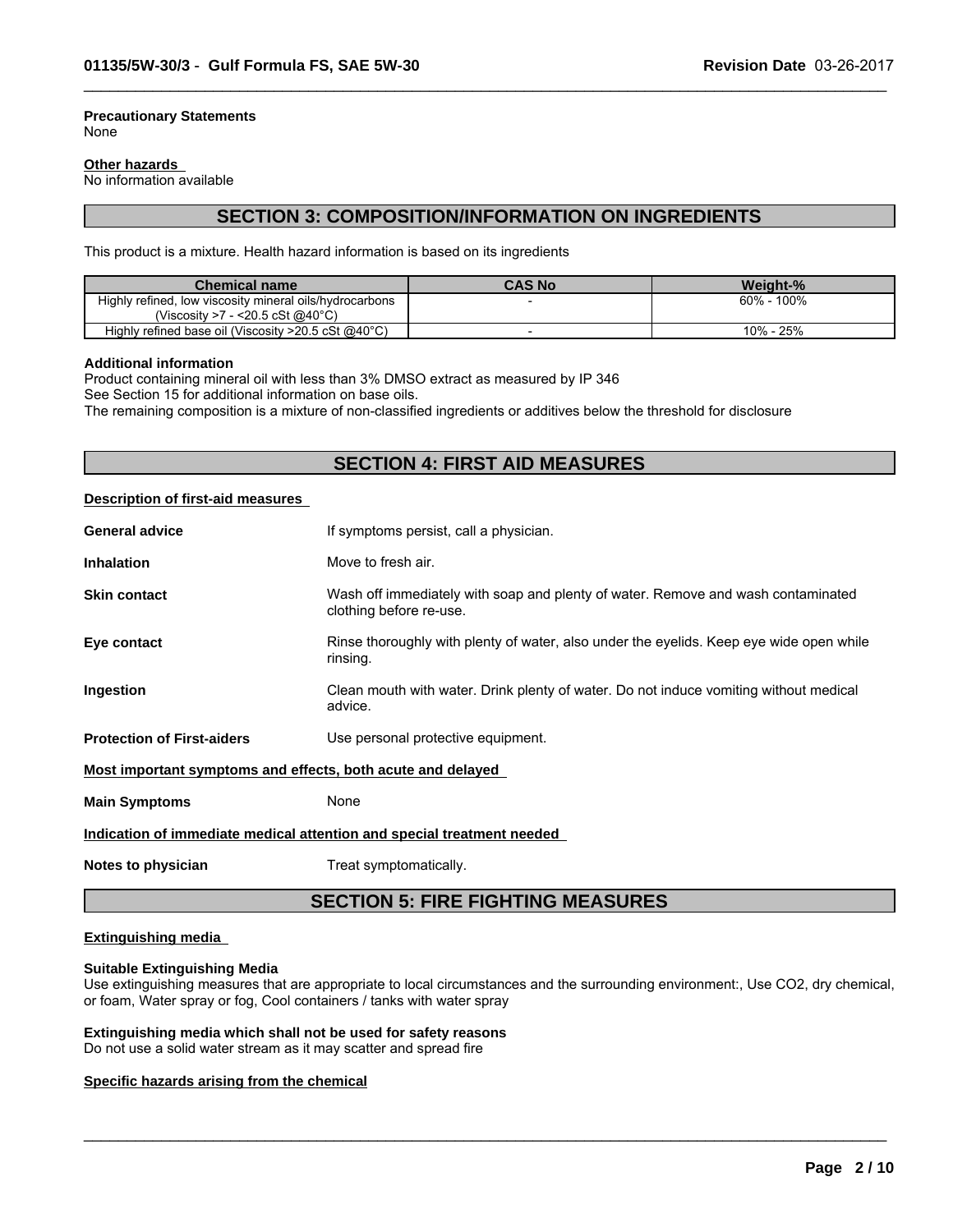Thermal decomposition can lead to release of irritating gases and vapors. Carbon monoxide, carbon dioxide and unburned hydrocarbons (smoke). In the event of fire and/or explosion do not breathe fumes. This material creates a fire hazard because it floats on water. Combustible material.

 $\_$  ,  $\_$  ,  $\_$  ,  $\_$  ,  $\_$  ,  $\_$  ,  $\_$  ,  $\_$  ,  $\_$  ,  $\_$  ,  $\_$  ,  $\_$  ,  $\_$  ,  $\_$  ,  $\_$  ,  $\_$  ,  $\_$  ,  $\_$  ,  $\_$  ,  $\_$  ,  $\_$  ,  $\_$  ,  $\_$  ,  $\_$  ,  $\_$  ,  $\_$  ,  $\_$  ,  $\_$  ,  $\_$  ,  $\_$  ,  $\_$  ,  $\_$  ,  $\_$  ,  $\_$  ,  $\_$  ,  $\_$  ,  $\_$  ,

#### **Hazardous decomposition products**

Incomplete combustion and thermolysis produces potentially toxic gases such as carbon monoxide and carbon dioxide

#### **Advice for firefighters**

#### **Special protective equipment for fire-fighters**

As in any fire, wear self-contained breathing apparatus pressure-demand, MSHA/NIOSH (approved or equivalent) and full protective gear

### **SECTION 6: ACCIDENTAL RELEASE MEASURES**

#### **Personal precautions, protective equipment and emergency procedures**

Remove all sources of ignition. Ensure adequate ventilation.

**Advice for non-emergency personnel** Material can create slippery conditions.

**Advice for emergency responders** For personal protection see section 8.

#### **Environmental precautions**

Prevent further leakage or spillage if safe to do so. Do not flush into surface water or sanitary sewer system.

#### **Methods and materials for containment and cleaning up**

Soak up with inert absorbent material (e.g. sand, silica gel, acid binder, universal binder, sawdust). Dike to collect large liquid spills.

#### **Reference to other sections**

See Section 8/12/13 for additional information

### **SECTION 7: HANDLING AND STORAGE**

#### **Precautions for safe handling**

Ensure adequate ventilation. Do not eat, drink or smoke when using this product. Handle in accordance with good industrial hygiene and safety practice.

#### **Conditions for safe storage, including any incompatibilities**

#### **Technical measures/Storage conditions**

Keep containers tightly closed in a dry, cool and well-ventilated place. Keep away from open flames, hot surfaces and sources of ignition. Keep container tightly closed in a dry and well-ventilated place.

#### **Incompatible materials**

Oxidizing agent

**Recommended Use** Engine oil

### **SECTION 8: EXPOSURE CONTROLS/PERSONAL PROTECTION**

 $\_$  ,  $\_$  ,  $\_$  ,  $\_$  ,  $\_$  ,  $\_$  ,  $\_$  ,  $\_$  ,  $\_$  ,  $\_$  ,  $\_$  ,  $\_$  ,  $\_$  ,  $\_$  ,  $\_$  ,  $\_$  ,  $\_$  ,  $\_$  ,  $\_$  ,  $\_$  ,  $\_$  ,  $\_$  ,  $\_$  ,  $\_$  ,  $\_$  ,  $\_$  ,  $\_$  ,  $\_$  ,  $\_$  ,  $\_$  ,  $\_$  ,  $\_$  ,  $\_$  ,  $\_$  ,  $\_$  ,  $\_$  ,  $\_$  ,

#### **Control parameters**

**Exposure Limits** Contains no substances with occupational exposure limit values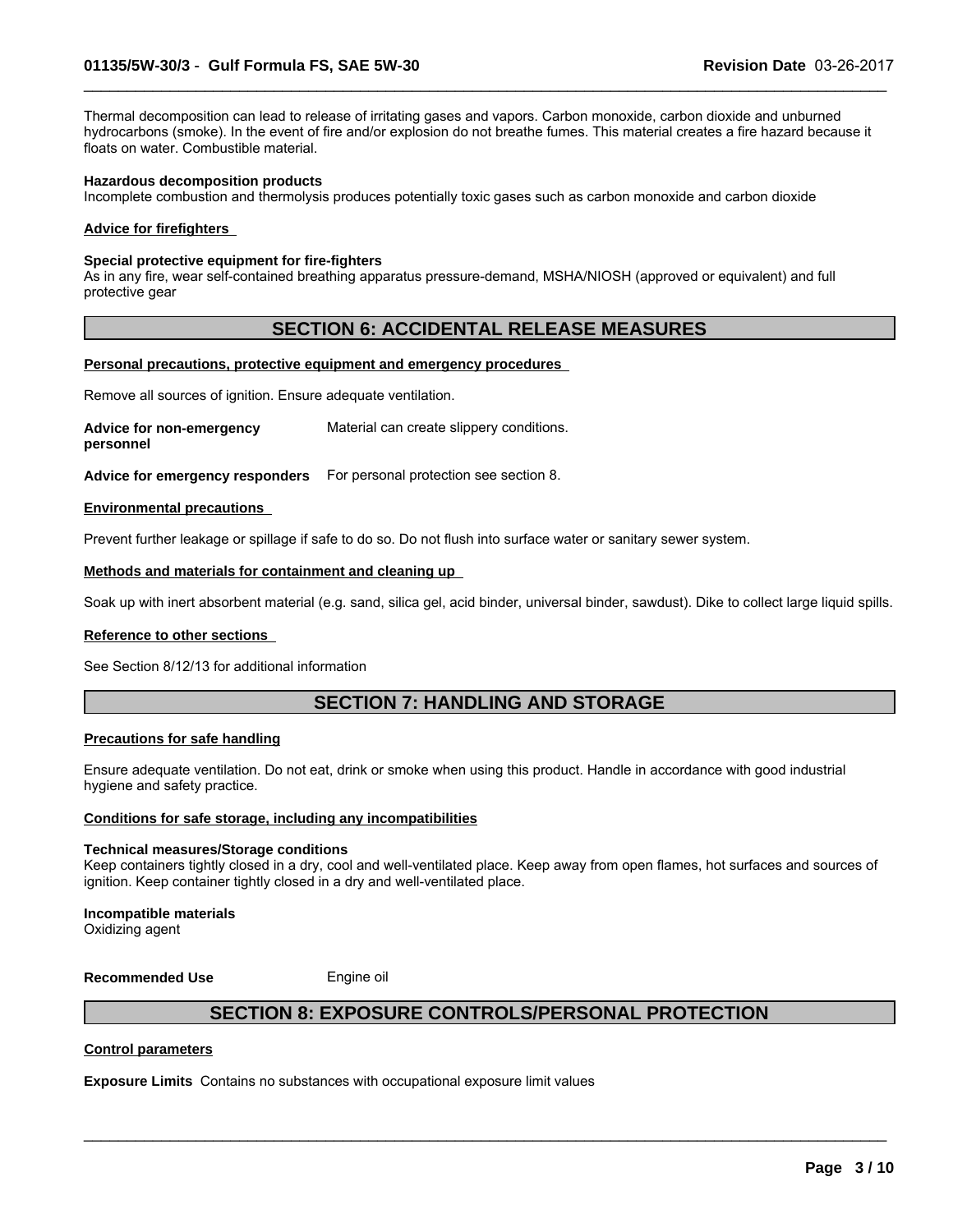| Chemical name                                                                                            | <b>Australia</b> | New Zealand                                             | <b>New Zealand - Biological Exposure</b><br>Indices (BEI) |
|----------------------------------------------------------------------------------------------------------|------------------|---------------------------------------------------------|-----------------------------------------------------------|
| Highly refined, low viscosity mineral<br>oils/hydrocarbons (Viscosity >7 - <20.5 cSt<br>$@40^{\circ}$ C) |                  | TWA: $5 \text{ mg/m}^3$<br>STEL: $10 \text{ mg/m}^3$    |                                                           |
| Highly refined base oil (Viscosity >20.5 cSt)<br>@40°C)                                                  |                  | TWA: $5 \text{ mg/m}^3$<br>$STEL: 10$ ma/m <sup>3</sup> |                                                           |

 $\_$  ,  $\_$  ,  $\_$  ,  $\_$  ,  $\_$  ,  $\_$  ,  $\_$  ,  $\_$  ,  $\_$  ,  $\_$  ,  $\_$  ,  $\_$  ,  $\_$  ,  $\_$  ,  $\_$  ,  $\_$  ,  $\_$  ,  $\_$  ,  $\_$  ,  $\_$  ,  $\_$  ,  $\_$  ,  $\_$  ,  $\_$  ,  $\_$  ,  $\_$  ,  $\_$  ,  $\_$  ,  $\_$  ,  $\_$  ,  $\_$  ,  $\_$  ,  $\_$  ,  $\_$  ,  $\_$  ,  $\_$  ,  $\_$  ,

*Australia - Workplace Exposure Standards for Airborne Contaminants. New Zealand - Workplace Exposure Standards and Biological Exposure Indices.*

| Appropriate engineering controls                                                 |                                                                                                                                                                                                                                                                                                                                                                                                                                                                 |  |  |  |
|----------------------------------------------------------------------------------|-----------------------------------------------------------------------------------------------------------------------------------------------------------------------------------------------------------------------------------------------------------------------------------------------------------------------------------------------------------------------------------------------------------------------------------------------------------------|--|--|--|
| <b>Engineering controls</b>                                                      | Ensure adequate ventilation, especially in confined areas.                                                                                                                                                                                                                                                                                                                                                                                                      |  |  |  |
|                                                                                  | Individual protection measures, such as personal protective equipment                                                                                                                                                                                                                                                                                                                                                                                           |  |  |  |
| <b>Eye/face protection</b><br>Skin and body protection<br><b>Hand Protection</b> | Safety glasses with side-shields.<br>Long sleeved clothing. Apron. Impervious gloves.<br>Protective gloves. Please observe the instructions regarding permeability and breakthrough<br>time which are provided by the supplier of the gloves. Also take into consideration the<br>specific local conditions under which the product is used, such as the danger of cuts,<br>abrasion. Barrier creams may help to protect the exposed areas of skin, they should |  |  |  |
| <b>Respiratory protection</b>                                                    | however not be applied once exposure has occurred.<br>No special protective equipment required. In case of mist, spray or aerosol exposure wear<br>suitable personal respiratory protection and protective suit.                                                                                                                                                                                                                                                |  |  |  |
| <b>Hygiene measures</b>                                                          | Regular cleaning of equipment, work area and clothing is recommended.                                                                                                                                                                                                                                                                                                                                                                                           |  |  |  |
| <b>Environmental Exposure Controls</b><br><b>Thermal hazards</b>                 | No special environmental precautions required.<br>None under normal use conditions                                                                                                                                                                                                                                                                                                                                                                              |  |  |  |

## **SECTION 9: PHYSICAL AND CHEMICAL PROPERTIES**

### **Information on basic physical and chemical properties**

| <b>Physical state</b><br>Odor    | liquid<br>Hydrocarbon-like | Appearance<br><b>Odor threshold</b> | clear amber<br>Not Determined |
|----------------------------------|----------------------------|-------------------------------------|-------------------------------|
| Property                         | Values                     |                                     | Remarks                       |
| pH                               | Not Determined             |                                     |                               |
| Melting point / freezing point   | Not Determined             |                                     |                               |
| Boiling point / boiling range    | Not Determined             |                                     |                               |
| <b>Flash point</b>               | 234 °C / 453 °F            |                                     | ASTM D 92                     |
| <b>Evaporation rate</b>          | Not Determined             |                                     |                               |
| Flammability (solid, gas)        | Not Determined             |                                     |                               |
| <b>Flammability Limit in Air</b> |                            |                                     |                               |
| Upper flammability limit:        | Not Determined             |                                     |                               |
| Lower flammability limit:        | Not Determined             |                                     |                               |
| Vapor pressure                   | Not Determined             |                                     |                               |
| Vapor density                    | Not Determined             |                                     |                               |
| <b>Relative density</b>          | 0.8488                     |                                     | @15°C                         |
| Solubility(ies)                  | Insoluble in water         |                                     |                               |
| <b>Partition coefficient</b>     | Not Determined             |                                     |                               |
| <b>Autoignition temperature</b>  | Not Determined             |                                     |                               |
| <b>Decomposition temperature</b> | Not Determined             |                                     |                               |

 $\_$  ,  $\_$  ,  $\_$  ,  $\_$  ,  $\_$  ,  $\_$  ,  $\_$  ,  $\_$  ,  $\_$  ,  $\_$  ,  $\_$  ,  $\_$  ,  $\_$  ,  $\_$  ,  $\_$  ,  $\_$  ,  $\_$  ,  $\_$  ,  $\_$  ,  $\_$  ,  $\_$  ,  $\_$  ,  $\_$  ,  $\_$  ,  $\_$  ,  $\_$  ,  $\_$  ,  $\_$  ,  $\_$  ,  $\_$  ,  $\_$  ,  $\_$  ,  $\_$  ,  $\_$  ,  $\_$  ,  $\_$  ,  $\_$  ,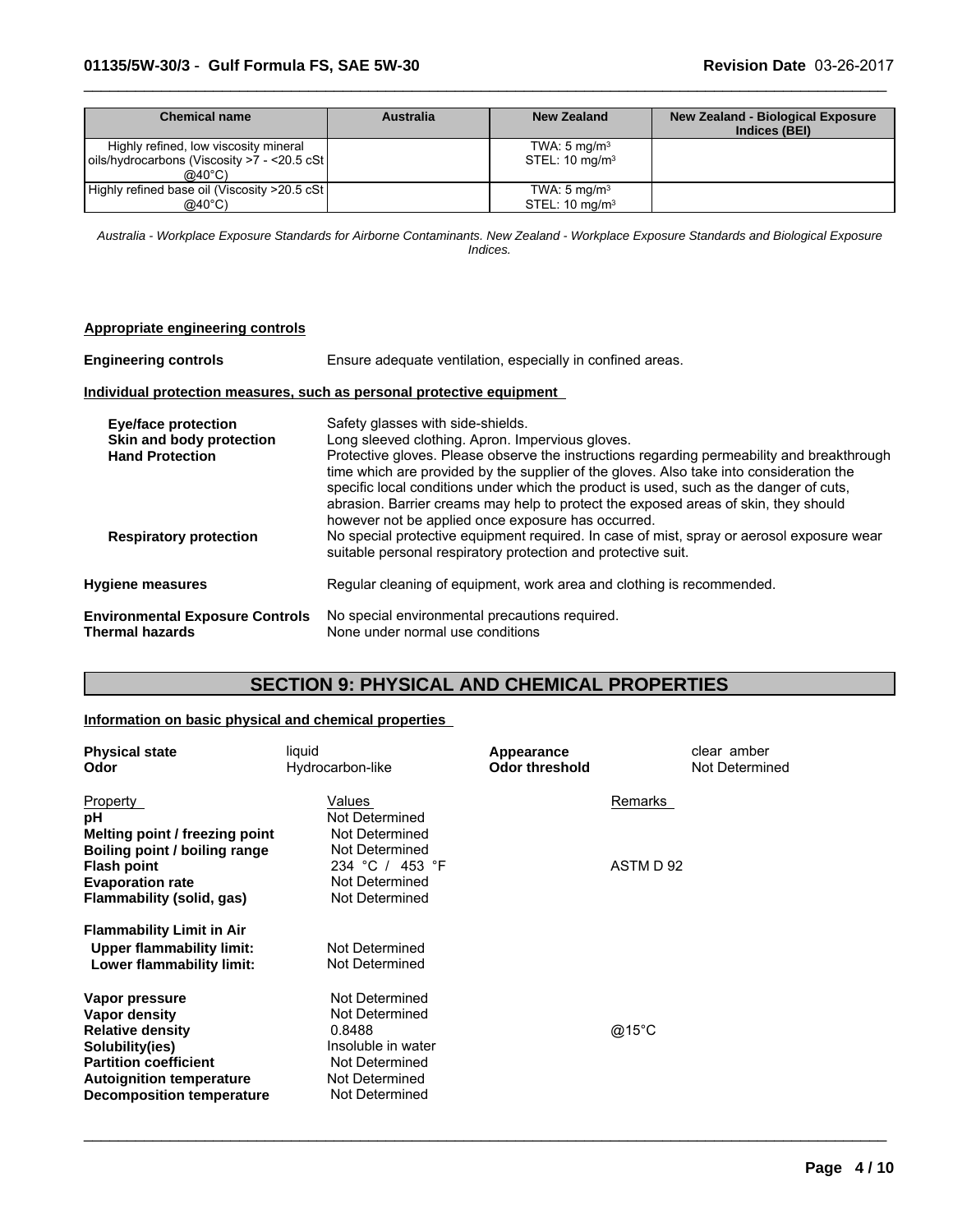| <b>Kinematic viscosity</b><br><b>Explosive properties</b><br><b>Oxidizing Properties</b>                | 53.4 cSt @ 40 °C<br>Not applicable<br>Not applicable                                 | ASTM D 445             |
|---------------------------------------------------------------------------------------------------------|--------------------------------------------------------------------------------------|------------------------|
| <b>Other Information</b>                                                                                |                                                                                      |                        |
| Viscosity, kinematic (100°C)<br><b>Pour Point</b><br>VOC Content (ASTM E-1868-10)<br><b>VOC content</b> | 9.8 cSt @ $100^{\circ}$ C<br>$-39$ °C / $-38$ °F<br>Not Determined<br>Not Determined | ASTM D445<br>ASTM D 97 |

### **SECTION 10: STABILITY AND REACTIVITY**

 $\_$  ,  $\_$  ,  $\_$  ,  $\_$  ,  $\_$  ,  $\_$  ,  $\_$  ,  $\_$  ,  $\_$  ,  $\_$  ,  $\_$  ,  $\_$  ,  $\_$  ,  $\_$  ,  $\_$  ,  $\_$  ,  $\_$  ,  $\_$  ,  $\_$  ,  $\_$  ,  $\_$  ,  $\_$  ,  $\_$  ,  $\_$  ,  $\_$  ,  $\_$  ,  $\_$  ,  $\_$  ,  $\_$  ,  $\_$  ,  $\_$  ,  $\_$  ,  $\_$  ,  $\_$  ,  $\_$  ,  $\_$  ,  $\_$  ,

#### **Reactivity**

None under normal use conditions

#### **Chemical stability**

Stable under normal conditions

#### **Possibility of hazardous reactions**

None under normal use conditions

#### **Conditions to avoid**

Keep away from open flames, hot surfaces and sources of ignition, Extremes of temperature and direct sunlight

#### **Incompatible materials**

Oxidizing agent

#### **Hazardous decomposition products**

Incomplete combustion and thermolysis produces potentially toxic gases such as carbon monoxide and carbon dioxide.

### **SECTION 11: TOXICOLOGICAL INFORMATION**

 $\_$  ,  $\_$  ,  $\_$  ,  $\_$  ,  $\_$  ,  $\_$  ,  $\_$  ,  $\_$  ,  $\_$  ,  $\_$  ,  $\_$  ,  $\_$  ,  $\_$  ,  $\_$  ,  $\_$  ,  $\_$  ,  $\_$  ,  $\_$  ,  $\_$  ,  $\_$  ,  $\_$  ,  $\_$  ,  $\_$  ,  $\_$  ,  $\_$  ,  $\_$  ,  $\_$  ,  $\_$  ,  $\_$  ,  $\_$  ,  $\_$  ,  $\_$  ,  $\_$  ,  $\_$  ,  $\_$  ,  $\_$  ,  $\_$  ,

#### **Information on the likely routes of exposure**

#### **Product Information - Principle Routes of Exposure**

| Inhalation   | None known |
|--------------|------------|
| Eye contact  | None known |
| Skin contact | None known |

**Ingestion** None known

### **Numerical measures of toxicity - Product Information**

| ATEmix (oral)   | >2000 mg/kg |
|-----------------|-------------|
| ATEmix (dermal) | >2000 mg/kg |

### **Acute toxicity - Product Information**

Product does not present an acute toxicity hazard based on known or supplied information.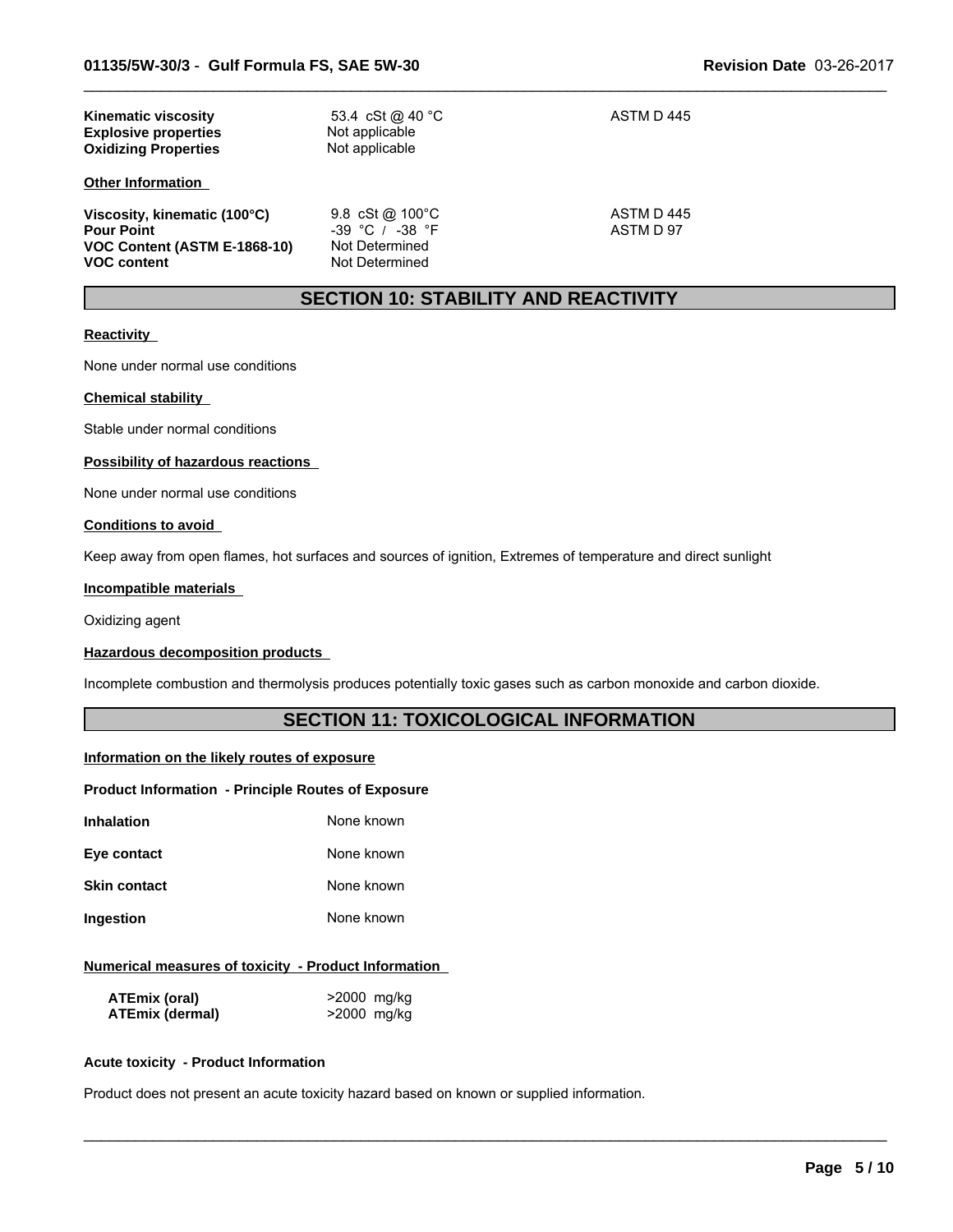#### **Acute toxicity - Component Information**

| <b>Chemical name</b>                  | Oral LD50   | <b>Dermal LD50</b> | <b>Inhalation LC50</b> |
|---------------------------------------|-------------|--------------------|------------------------|
| Highly refined, low viscosity mineral | >2000 mg/kg | >2000 mg/kg        |                        |
| oils/hydrocarbons (Viscosity >7 -     |             |                    |                        |
| $<$ 20.5 cSt @40 $^{\circ}$ C)        |             |                    |                        |
| Highly refined base oil (Viscosity    | >2000 mg/kg | >2000 mg/kg        |                        |
| $>20.5 \text{ cSt}$ @ 40 °C)          |             |                    |                        |

 $\_$  ,  $\_$  ,  $\_$  ,  $\_$  ,  $\_$  ,  $\_$  ,  $\_$  ,  $\_$  ,  $\_$  ,  $\_$  ,  $\_$  ,  $\_$  ,  $\_$  ,  $\_$  ,  $\_$  ,  $\_$  ,  $\_$  ,  $\_$  ,  $\_$  ,  $\_$  ,  $\_$  ,  $\_$  ,  $\_$  ,  $\_$  ,  $\_$  ,  $\_$  ,  $\_$  ,  $\_$  ,  $\_$  ,  $\_$  ,  $\_$  ,  $\_$  ,  $\_$  ,  $\_$  ,  $\_$  ,  $\_$  ,  $\_$  ,

#### **Delayed and immediate effects as well as chronic effects from short and long-term exposure**

| <b>Skin corrosion/irritation</b>                                                      | Based on available data, the classification criteria are not met.                                                                      |
|---------------------------------------------------------------------------------------|----------------------------------------------------------------------------------------------------------------------------------------|
| Serious eye damage/eye irritation                                                     | Based on available data, the classification criteria are not met.                                                                      |
| <b>Sensitization</b><br><b>Respiratory Sensitization</b><br><b>Skin sensitization</b> | Based on available data, the classification criteria are not met.<br>Based on available data, the classification criteria are not met. |
| Germ cell mutagenicity                                                                | Based on available data, the classification criteria are not met.                                                                      |
| Carcinogenicity                                                                       | Based on available data, the classification criteria are not met.                                                                      |
| <b>Reproductive toxicity</b>                                                          | Based on available data, the classification criteria are not met.                                                                      |
| Specific target organ systemic<br>toxicity (single exposure)                          | Based on available data, the classification criteria are not met                                                                       |
| Specific target organ systemic<br>toxicity (repeated exposure)                        | Based on available data, the classification criteria are not met                                                                       |
| <b>Aspiration hazard</b>                                                              | Based on available data, the classification criteria are not met.                                                                      |
| <b>Exposure levels</b>                                                                | See section 8 for more information                                                                                                     |
| Interactive effects                                                                   | None known                                                                                                                             |

### **SECTION 12: ECOLOGICAL INFORMATION**

### **Toxicity**

No special environmental measures are necessary

| <b>Chemical name</b>                                                                              | Algae/aguatic plants | <b>Fish</b>      | <b>Toxicity to</b><br>microorganisms | <b>Crustacea</b> |
|---------------------------------------------------------------------------------------------------|----------------------|------------------|--------------------------------------|------------------|
| Highly refined, low viscosity<br>mineral oils/hydrocarbons<br>(Viscosity >7 - <20.5 cSt<br>@40°C) | >100: 72 h mg/L      | $>100:96$ h mg/L |                                      | >100: 48 h mg/L  |
| Highly refined base oil<br>(Viscosity > 20.5 cSt @40°C)                                           | >100: 72 h mg/L      | >100: 96 h mg/L  |                                      | >100: 48 h mg/L  |

 $\_$  ,  $\_$  ,  $\_$  ,  $\_$  ,  $\_$  ,  $\_$  ,  $\_$  ,  $\_$  ,  $\_$  ,  $\_$  ,  $\_$  ,  $\_$  ,  $\_$  ,  $\_$  ,  $\_$  ,  $\_$  ,  $\_$  ,  $\_$  ,  $\_$  ,  $\_$  ,  $\_$  ,  $\_$  ,  $\_$  ,  $\_$  ,  $\_$  ,  $\_$  ,  $\_$  ,  $\_$  ,  $\_$  ,  $\_$  ,  $\_$  ,  $\_$  ,  $\_$  ,  $\_$  ,  $\_$  ,  $\_$  ,  $\_$  ,

#### **Persistence and degradability**

The product is not readily biodegradable, but it can be degraded by micro-organisms, it is regarded as being inherently biodegradable.

### **Bioaccumulative potential**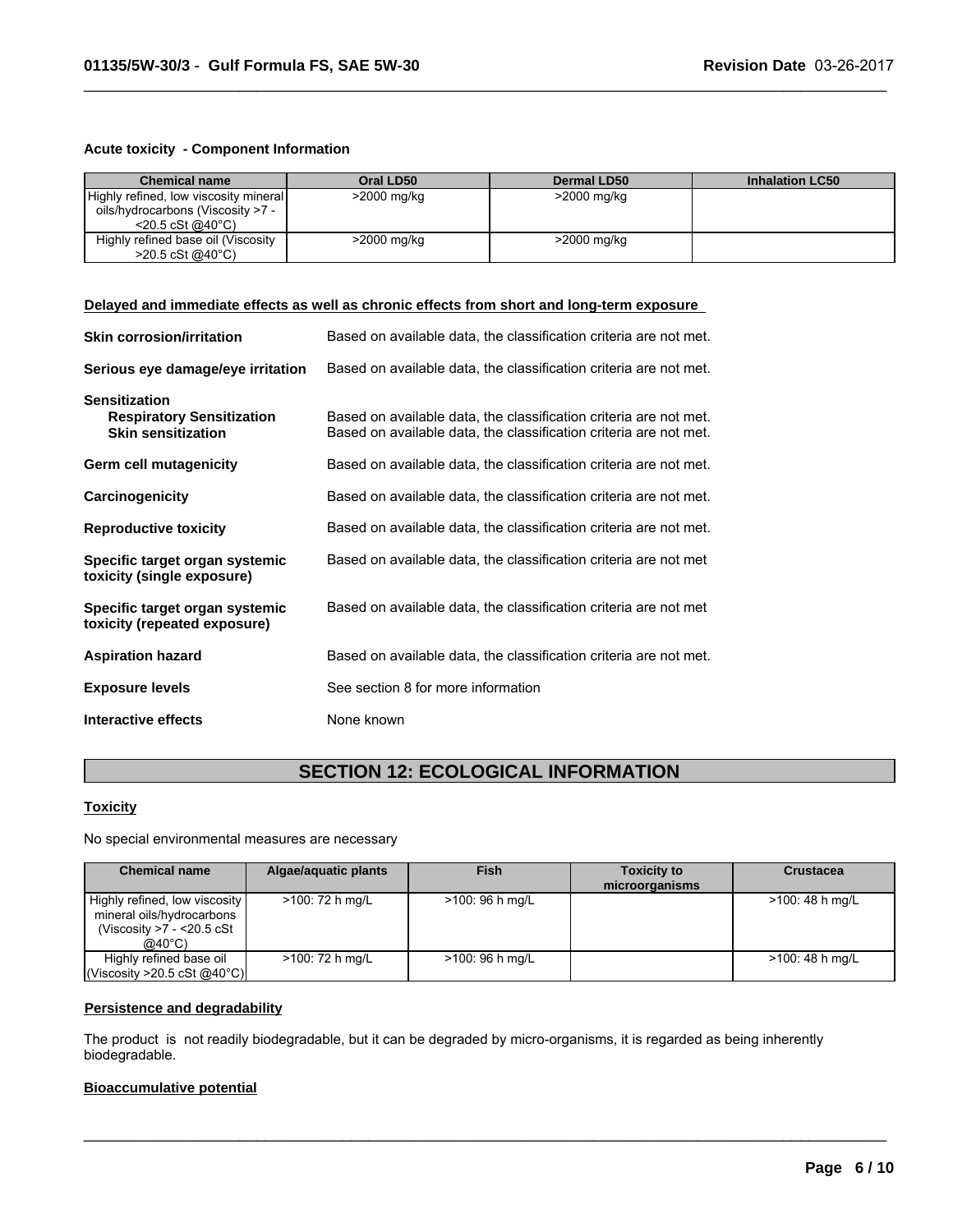No information available

#### **Mobility**

The product is insoluble and floats on water

#### **Other adverse effects**

None known

### **SECTION 13: DISPOSAL CONSIDERATIONS**

 $\_$  ,  $\_$  ,  $\_$  ,  $\_$  ,  $\_$  ,  $\_$  ,  $\_$  ,  $\_$  ,  $\_$  ,  $\_$  ,  $\_$  ,  $\_$  ,  $\_$  ,  $\_$  ,  $\_$  ,  $\_$  ,  $\_$  ,  $\_$  ,  $\_$  ,  $\_$  ,  $\_$  ,  $\_$  ,  $\_$  ,  $\_$  ,  $\_$  ,  $\_$  ,  $\_$  ,  $\_$  ,  $\_$  ,  $\_$  ,  $\_$  ,  $\_$  ,  $\_$  ,  $\_$  ,  $\_$  ,  $\_$  ,  $\_$  ,

#### **Safe handling and disposal methods**

Dispose of in accordance with local regulations

#### **Disposal of any contaminated packaging**

Empty containers should be taken to an approved waste handling site for recycling or disposal. Observe all label precautions until container is cleaned, reconditioned or destroyed.

#### **Environmental regulations**

No information available

### **SECTION 14: TRANSPORT INFORMATION**

ADG Not regulated **IMDG** Not regulated

**IATA** Not regulated

### **SECTION 15: REGULATORY INFORMATION**

#### **Safety, health and environmental regulations/legislation specific for the substance or mixture**

#### **National regulations**

#### **Australia**

Model Work Health and Safety Regulations (2016). Preparation of Safety Data Sheets for Hazardous Chemicals Code of Practice (2011).

#### **Standard for Uniform Scheduling of Medicines and Poisons (SUSMP)**

No poisons schedule number allocated

#### **New Zealand**

Hazardous Substances Regulation 2001.

| <b>New Zealand</b>                 |
|------------------------------------|
| <b>HSNO Approval Number:</b>       |
| <b>HSNO Hazard Classification:</b> |

**Not Regulated Not Regulated Not Regulated** 

 $\_$  ,  $\_$  ,  $\_$  ,  $\_$  ,  $\_$  ,  $\_$  ,  $\_$  ,  $\_$  ,  $\_$  ,  $\_$  ,  $\_$  ,  $\_$  ,  $\_$  ,  $\_$  ,  $\_$  ,  $\_$  ,  $\_$  ,  $\_$  ,  $\_$  ,  $\_$  ,  $\_$  ,  $\_$  ,  $\_$  ,  $\_$  ,  $\_$  ,  $\_$  ,  $\_$  ,  $\_$  ,  $\_$  ,  $\_$  ,  $\_$  ,  $\_$  ,  $\_$  ,  $\_$  ,  $\_$  ,  $\_$  ,  $\_$  ,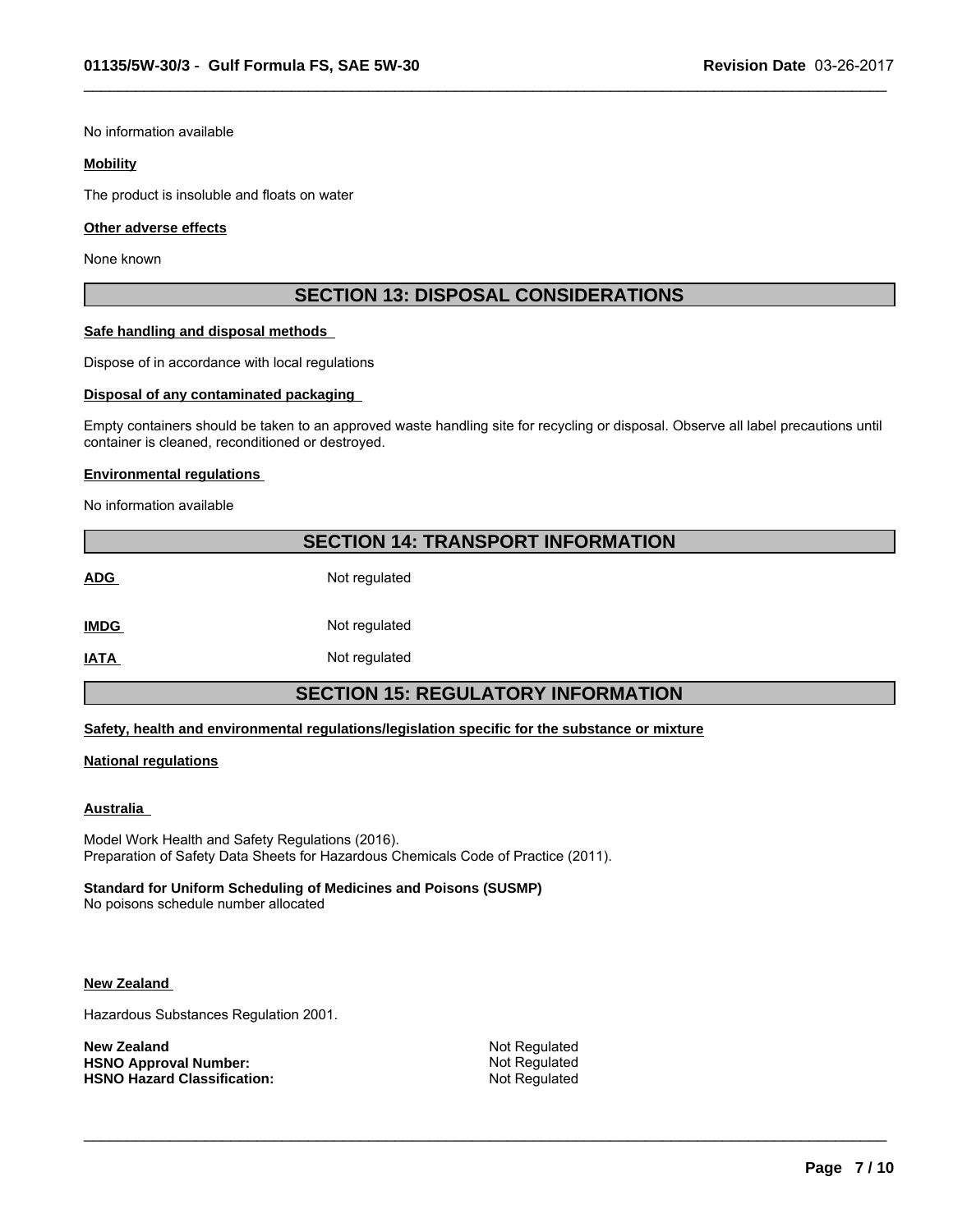$\_$  ,  $\_$  ,  $\_$  ,  $\_$  ,  $\_$  ,  $\_$  ,  $\_$  ,  $\_$  ,  $\_$  ,  $\_$  ,  $\_$  ,  $\_$  ,  $\_$  ,  $\_$  ,  $\_$  ,  $\_$  ,  $\_$  ,  $\_$  ,  $\_$  ,  $\_$  ,  $\_$  ,  $\_$  ,  $\_$  ,  $\_$  ,  $\_$  ,  $\_$  ,  $\_$  ,  $\_$  ,  $\_$  ,  $\_$  ,  $\_$  ,  $\_$  ,  $\_$  ,  $\_$  ,  $\_$  ,  $\_$  ,  $\_$  ,

#### **International Regulations**

**Ozone-depleting substances (ODS)** Not applicable

**Persistent Organic Pollutants** Not applicable

**Chemicals Subject to Prior Informed Consent (PIC)** Not applicable

#### **International Inventories**

 **TSCA** - United States Toxic Substances Control Act Section 8(b) Inventory All ingredients are on the inventory or exempt from listing

 **DSL/NDSL** - Canadian Domestic Substances List/Non-Domestic Substances List All ingredients are on the inventory or exempt from listing

 **AICS** - Australian Inventory of Chemical Substances All ingredients are on the inventory or exempt from listing

 **PICCS** - Philippines Inventory of Chemicals and Chemical Substances All ingredients are on the inventory or exempt from listing

 **KECL** - Korean Existing and Evaluated Chemical Substances All ingredients are on the inventory or exempt from listing

 **IECSC** - China Inventory of Existing Chemical Substances All ingredients are on the inventory or exempt from listing

 **ENCS** - Japan Existing and New Chemical Substances All ingredients are on the inventory or exempt from listing

 **TCSI** - Taiwan National Existing Chemical Inventory Contact supplier for inventory compliance status

 **NZIoC** - New Zealand Inventory of Chemicals All ingredients are on the inventory or exempt from listing

#### **Other Information**

**The highly refined base oil (Viscosity >20.5 cSt @40°C) contains one or more substance with the following CAS/EC numbers:**

| <b>Chemical name</b>                                      | <b>CAS No</b> | <b>EC-No</b> |
|-----------------------------------------------------------|---------------|--------------|
| Distillates (petroleum), solvent-refined heavy paraffinic | 64741-88-4    | 265-090-8    |
| Distillates (petroleum), solvent-refined light paraffinic | 64741-89-5    | 265-091-3    |
| Residual oils (petroleum), solvent deasphalted            | 64741-95-3    | 265-096-0    |
| Distillates (petroleum), solvent-refined heavy naphthenic | 64741-96-4    | 265-097-6    |
| Distillates (petroleum), solvent-refined light naphthenic | 64741-97-5    | 265-098-1    |
| Residual oils (petroleum), solvent-refined                | 64742-01-4    | 265-101-6    |
| Distillates (petroleum), hydrotreated heavy naphthenic    | 64742-52-5    | 265-155-0    |
| Distillates (petroleum), hydrotreated light naphthenic    | 64742-53-6    | 265-156-6    |
| Distillates (petroleum), hydrotreated heavy paraffinic    | 64742-54-7    | 265-157-1    |
| Distillates (petroleum), hydrotreated light paraffinic    | 64742-55-8    | 265-158-7    |

 $\_$  ,  $\_$  ,  $\_$  ,  $\_$  ,  $\_$  ,  $\_$  ,  $\_$  ,  $\_$  ,  $\_$  ,  $\_$  ,  $\_$  ,  $\_$  ,  $\_$  ,  $\_$  ,  $\_$  ,  $\_$  ,  $\_$  ,  $\_$  ,  $\_$  ,  $\_$  ,  $\_$  ,  $\_$  ,  $\_$  ,  $\_$  ,  $\_$  ,  $\_$  ,  $\_$  ,  $\_$  ,  $\_$  ,  $\_$  ,  $\_$  ,  $\_$  ,  $\_$  ,  $\_$  ,  $\_$  ,  $\_$  ,  $\_$  ,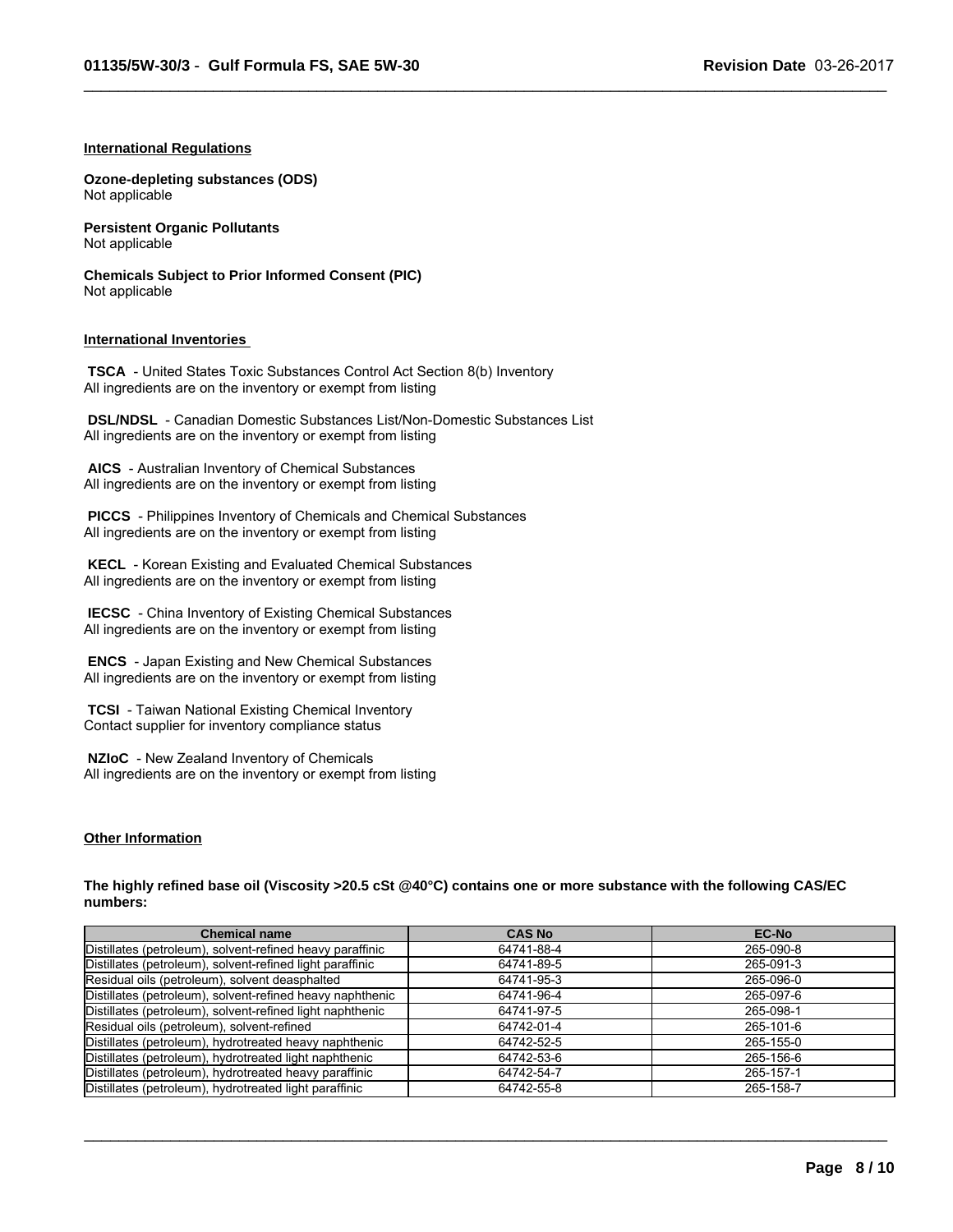| Distillates (petroleum), solvent-dewaxed light paraffinic                               | 64742-56-9 | 265-159-2 |
|-----------------------------------------------------------------------------------------|------------|-----------|
| Residual oils (petroleum), hydrotreated                                                 | 64742-57-0 | 265-160-8 |
| Lubricating oils (petroleum), hydrotreated spent                                        | 64742-58-1 | 265-161-3 |
| Residual oils (petroleum), solvent-dewaxed                                              | 64742-62-7 | 265-166-0 |
| Distillates (petroleum), solvent-dewaxed heavy paraffinic                               | 64742-65-0 | 265-169-7 |
| Paraffin oils (petroleum), catalytic dewaxed heavy                                      | 64742-70-7 | 265-174-4 |
| Paraffin oils (petroleum), catalytic dewaxed light                                      | 64742-71-8 | 265-176-5 |
| Lubricating oils (petroleum), C>25, hydrotreated bright<br>stock-based                  | 72623-83-7 | 276-735-8 |
| Lubricating oils (petroleum), C20-50, hydrotreated neutral<br>oil-based, high-viscosity | 72623-85-9 | 276-736-3 |
| Lubricating oils (petroleum), C15-30, hydrotreated neutral<br>loil-based                | 72623-86-0 | 276-737-9 |
| Lubricating oils (petroleum), C20-50, hydrotreated neutral<br>loil-based                | 72623-87-1 | 276-738-4 |
| Lubricating oils                                                                        | 74869-22-0 | 278-012-2 |
| White mineral oil (petroleum)                                                           | 8042-47-5  | 232-455-8 |

 $\_$  ,  $\_$  ,  $\_$  ,  $\_$  ,  $\_$  ,  $\_$  ,  $\_$  ,  $\_$  ,  $\_$  ,  $\_$  ,  $\_$  ,  $\_$  ,  $\_$  ,  $\_$  ,  $\_$  ,  $\_$  ,  $\_$  ,  $\_$  ,  $\_$  ,  $\_$  ,  $\_$  ,  $\_$  ,  $\_$  ,  $\_$  ,  $\_$  ,  $\_$  ,  $\_$  ,  $\_$  ,  $\_$  ,  $\_$  ,  $\_$  ,  $\_$  ,  $\_$  ,  $\_$  ,  $\_$  ,  $\_$  ,  $\_$  ,

**The highly refined, low viscosity mineral oils/hydrocarbons (Viscosity >7 - <20.5 cSt @40°C) contains one or more substance with the following CAS/EC numbers:**

| <b>Chemical name</b>                                                                    | <b>CAS No</b> | <b>EC-No</b> |
|-----------------------------------------------------------------------------------------|---------------|--------------|
| Distillates (petroleum), hydrotreated heavy paraffinic                                  | 63742-54-7    | 265-157-1    |
| Distillates (petroleum), solvent-refined heavy paraffinic                               | 64741-88-4    | 265-090-8    |
| Distillates (petroleum), solvent-refined light paraffinic                               | 64741-89-5    | 265-091-3    |
| Residual oils (petroleum), solvent deasphalted                                          | 64741-95-3    | 265-096-0    |
| Distillates (petroleum), solvent-refined heavy naphthenic                               | 64741-96-4    | 265-097-6    |
| Distillates (petroleum), solvent-refined light naphthenic                               | 64741-97-5    | 265-098-1    |
| Residual oils (petroleum), solvent-refined                                              | 64742-01-4    | 265-101-6    |
| Distillates (petroleum), hydrotreated heavy naphthenic                                  | 64742-52-5    | 265-155-0    |
| Distillates (petroleum), hydrotreated light naphthenic                                  | 64742-53-6    | 265-156-6    |
| Distillates (petroleum), hydrotreated heavy paraffinic                                  | 64742-54-7    | 265-157-1    |
| Distillates (petroleum), hydrotreated light paraffinic                                  | 64742-55-8    | 265-158-7    |
| Distillates (petroleum), solvent-dewaxed light paraffinic                               | 64742-56-9    | 265-159-2    |
| Residual oils (petroleum), hydrotreated                                                 | 64742-57-0    | 265-160-8    |
| Lubricating oils (petroleum), hydrotreated spent                                        | 64742-58-1    | 265-161-3    |
| Residual oils (petroleum), solvent-dewaxed                                              | 64742-62-7    | 265-166-0    |
| Distillates (petroleum), solvent-dewaxed heavy paraffinic                               | 64742-65-0    | 265-169-7    |
| Paraffin oils (petroleum), catalytic dewaxed light                                      | 64742-71-8    | 265-176-5    |
| Dec-1-ene, homopolymer, hydrogenated                                                    | 68037-01-4    | 500-183-1    |
| ubricating oils (petroleum), C>25, hydrotreated bright<br>lstock-based                  | 72623-83-7    | 276-735-8    |
| Lubricating oils (petroleum), C20-50, hydrotreated neutral<br>oil-based, high-viscosity | 72623-85-9    | 276-736-3    |
| Lubricating oils (petroleum), C15-30, hydrotreated neutral<br>loil-based                | 72623-86-0    | 276-737-9    |
| Lubricating oils (petroleum), C20-50, hydrotreated neutral<br>oil-based                 | 72623-87-1    | 276-738-4    |
| Lubricating oils                                                                        | 74869-22-0    | 278-012-2    |

### **SECTION 16: OTHER INFORMATION**

 $\mathcal{L}_\mathcal{L} = \{ \mathcal{L}_\mathcal{L} = \{ \mathcal{L}_\mathcal{L} = \{ \mathcal{L}_\mathcal{L} = \{ \mathcal{L}_\mathcal{L} = \{ \mathcal{L}_\mathcal{L} = \{ \mathcal{L}_\mathcal{L} = \{ \mathcal{L}_\mathcal{L} = \{ \mathcal{L}_\mathcal{L} = \{ \mathcal{L}_\mathcal{L} = \{ \mathcal{L}_\mathcal{L} = \{ \mathcal{L}_\mathcal{L} = \{ \mathcal{L}_\mathcal{L} = \{ \mathcal{L}_\mathcal{L} = \{ \mathcal{L}_\mathcal{$ 

**Issuing Date** 03-26-2017

**Revision Date 12 Constrained Base 2017**<br> **Revision Note 12 Constrained Base 2017**<br> **Revision Note 12 Constrained Base** Initial Release **Revision Note** 

**Key or legend to abbreviations and acronyms used in the safety data sheet**